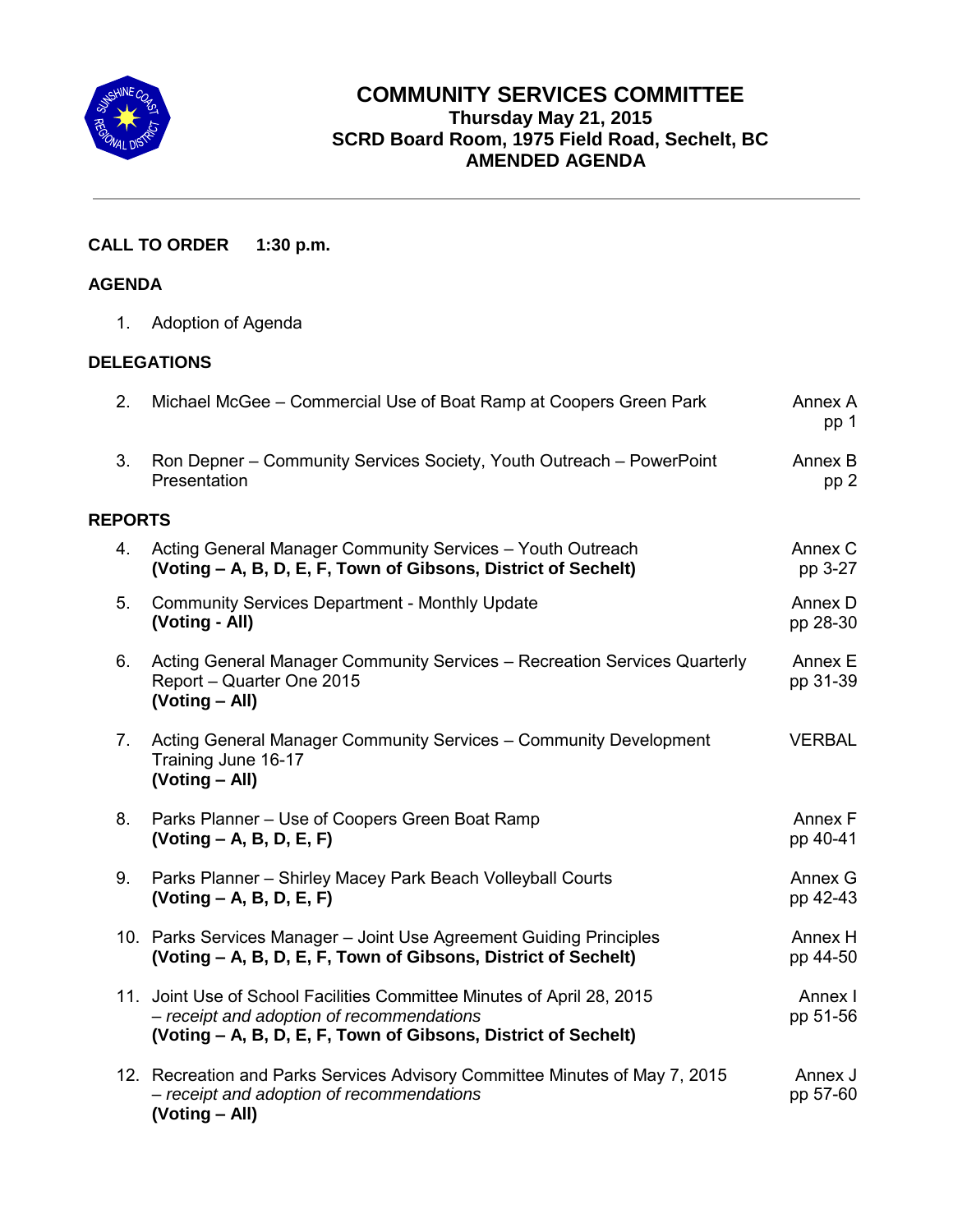| 13. Sunshine Coast Emergency Program Planning Committee Minutes of April 29,<br>$2015$ - receipt<br>(Voting - All)            | Annex K<br>pp 61-64            |
|-------------------------------------------------------------------------------------------------------------------------------|--------------------------------|
| 14. Sunshine Coast Policing Committee Minutes of May 4, 2015<br>- receipt and adoption of recommendations<br>(Voting – All)   | Annex L<br>pp 65-67            |
| 15. Acting General Manager Community Services - Policing Committee Terms of<br>Reference<br>(Voting – All)                    | Annex M<br>pp 68-73            |
| 15a - <b>ADD</b> – Chief Building Inspector/Bylaw Enforcement Manager -<br>Persephone Brewing Company                         | pp 73a-b                       |
| $( Voting - A, B, D, E, F)$                                                                                                   |                                |
| <b>COMMUNICATIONS</b>                                                                                                         |                                |
| 16. RCMP – Policing Priorities for Fiscal Year 2015/2016<br>(Voting – All)                                                    | Annex <sub>N</sub><br>pp 74-75 |
| 17. Pender Harbour Community School Society - Pender Harbour Recreation<br><b>Services Quarterly Report</b><br>(Voting - All) | Annex O<br>pp 76-80            |
| 18. Welcome Beach Community Association - Halfmoon Bay Country Fair<br>$(Voting - A, B, D, E, F)$                             | Annex P<br>pp 81               |
| 19. John Weston, MP - National Health and Fitness Day<br>(Voting - All)                                                       | Annex Q<br>pp 82               |

## **NEW BUSINESS**

# **IN CAMERA**

**ADJOURNMENT**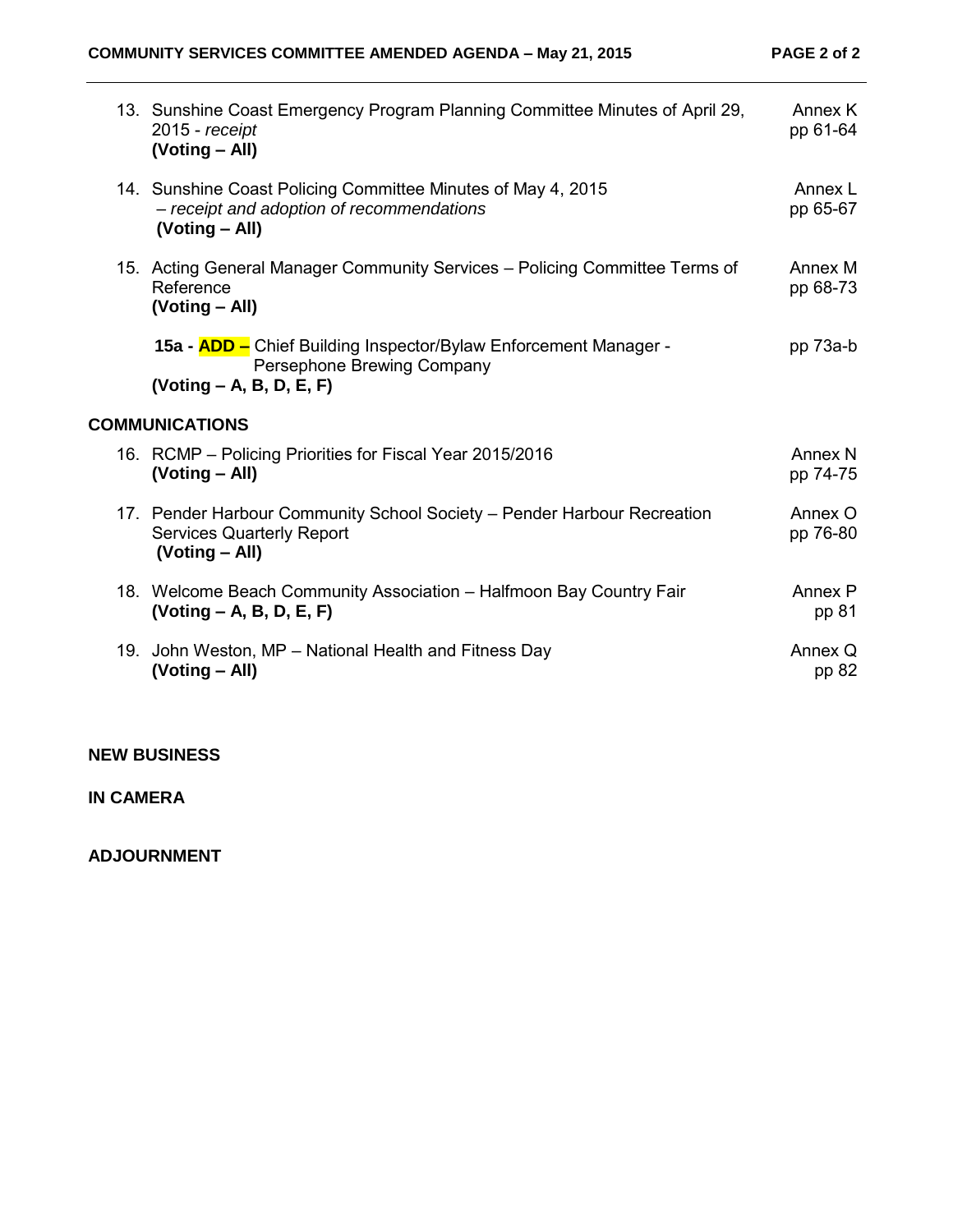# <span id="page-2-0"></span>**SCRD STAFF REPORT**

| <b>DATE:</b> | May 19th, 2015                                                   |
|--------------|------------------------------------------------------------------|
| TO:          | Community Services Committee - May 21 <sup>st</sup> , 2015       |
| <b>FROM:</b> | Paul Preston, Chief Building Inspector/Bylaw Enforcement Manager |
| RE:          | <b>Persephone Brewing Company</b>                                |

### **RECOMMENDATIONS**

**THAT** the Community Services Committee receives the Chief Building Inspector's report titled Persephone Brewing Company for information.

### **BACKGROUND**

At the May 14<sup>th</sup>, 2015 Board meeting the following recommendation was adopted.

#### Bylaw Complaints **It was moved and seconded**

222/15THAT staff provide an update at the May 21, 2015 Community Services Committee regarding complaints received about events taking place at Persephone Brewing Company.

## **CARRIED**

### **DISCUSSION**

There have been several concerns raised by the public regarding the use and activities of the property that is operated by the Persephone Brewing Company at 1053 Stewart Road, Gibsons, Electoral Area F. On the  $6<sup>th</sup>$  May 2015 a formal complaint was submitted to the SCRD with concerns about previous and upcoming events that included

- Osprey BC Enduro Race Series (3rd May 2015)
- Music Workshop  $(16<sup>th</sup>$  May2015)
- Ball Hockey tournament  $(23<sup>rd</sup>$  &  $24<sup>th</sup>$  May 2015)
- Tough Kegger 2 ( $29<sup>th</sup>$  August 2015)

In addition to the events listed above, problems are arising from live entertainment, traffic and noise issues on an ongoing basis.

In response to the complaint SCRD staff followed up with the Agricultural Land Commission (ALC) who confirmed that they have been in contact with the owner, but are waiting for further information in order to review the matter as it relates to the Agriculture Land Reserve Regulations.

A site visit was carried out by the Bylaw Compliance Officer on 14th May 2015 who met with the property owner to discuss the issues. The property owner has agreed to move the upcoming

73a